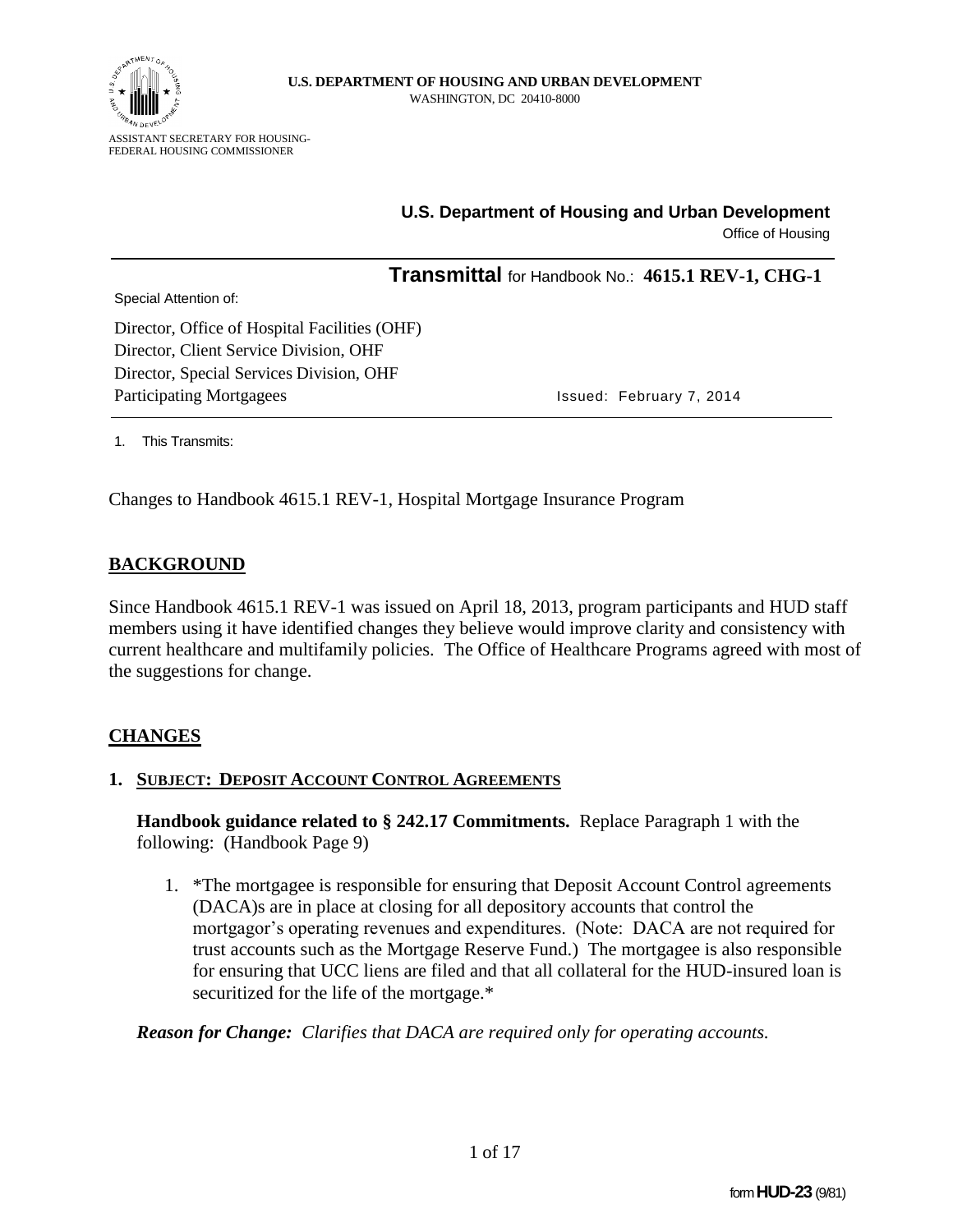#### **2. SUBJECT: EQUITY REQUIREMENT FOR SECTION 241 SUPPLEMENTAL LOANS**

**Handbook guidance related to § 242.23 Maximum mortgage amounts and cash equity requirements**. Paragraph 4 below is deleted: (Handbook Page 10)

4. \*Applications for mortgage insurance pursuant to Section 241 must provide 10% of the Total Estimated Project Cost in cash as a minimum equity contribution in addition to meeting all of the other requirements under Section 242.\*

**Appendix 3, Applicant's Guide – Pre-Application, Required Documentation for a Preliminary Review – Section 241 Mortgage Insurance.**

**Section C, Statutory Eligibility Criteria, Loan-to-Value Requirement (LTV).** On Page 21, the following sentence is deleted:

\*In addition to meeting the LTV requirement, applicants for Section 241 mortgage insurance must provide 10 percent of the Total Estimated Project Cost in cash as a minimum equity contribution.\*

**Section D, Equity Contribution and Working Capital**. On Page 22, the last sentence in the first paragraph is deleted:

\*An equity contribution of 10 percent of the mortgage amount is required to be eligible for mortgage insurance through Section 241.\*

Replace the three deletions above with the following:

\*Section 241 mortgage amounts, when added to the unpaid principal balance of the outstanding indebtedness relating to the property, may not exceed 90 percent of the estimated replacement cost of the property following completion of the Section 241 project.\*

*Reason for Change: The change is consistent with the Section 241statute and with established practice in the healthcare and multifamily programs.*

#### **3. SUBJECT: HOSPITAL ACQUISITIONS AND PROPERTY PURCHASES**

**Handbook guidance related to § 242.23 Maximum mortgage amounts and cash equity requirements.** The text in paragraph 8 below is deleted: (Handbook Page 11)

8. \*For any project that includes the purchase of land and any improvements thereon, or the acquisition of a hospital, the mortgage shall include the lesser of 90 percent of the actual purchase price of the land and any improvements thereon, or 90 percent of HUD's estimate of the sum of the fair market value of such land and the replacement cost of improvements thereon.\*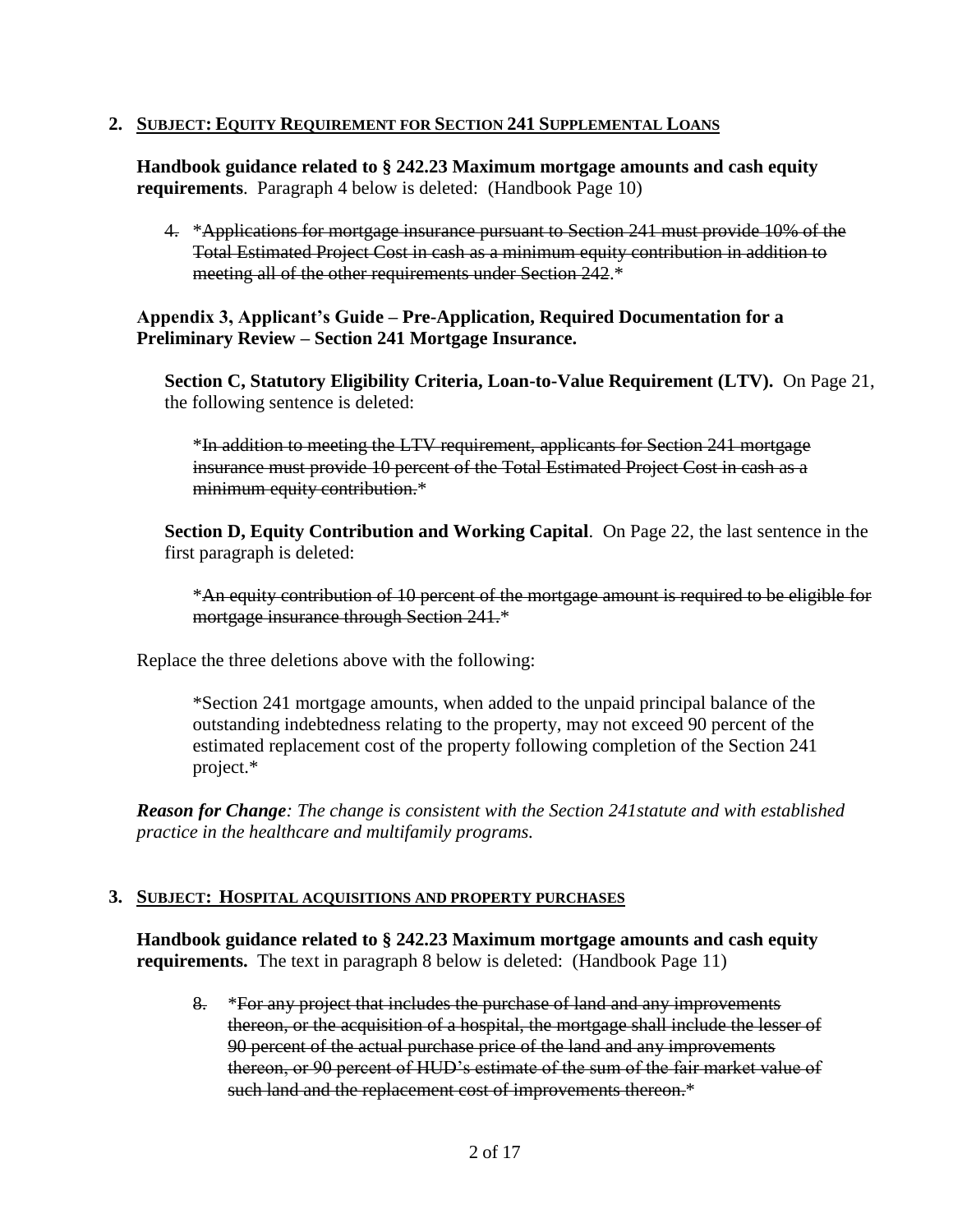This language is replaced by the following:

8. \*For any loan that is limited to the purchase of land and any improvements thereon, or the acquisition of a hospital, the mortgage shall not exceed the lesser of 90 percent of the actual purchase price of the land and any improvements thereon, or 90 percent of HUD's estimate of the sum of the market value of such land and the replacement cost of improvements thereon. For loans involving purchase of property or hospital acquisition that also include rehabilitation, see the regulations at 242.23(a)(3). For Section 223(f) loans involving purchase of property, also follow the regulations at 242.23(a)(3). For hospital acquisitions under Section 223(f), see the regulations at 242.23(b)(2). For Section 241 loans that include property purchase or refinancing in connection with the financing of a proposed construction project, the mortgage may include only the lesser of (a) HUD's estimate of the fair market value of such land and improvements prior to substantial rehabilitation or (b) the purchase price (or capital debt to be refinanced) as appropriate, plus other allowable costs. Valuation of land and existing improvements should follow guidance found in Appendices 4 and 5, Supplement 10 – Appraisal Preparation Guidelines. Note: Costs of purchase, acquisition, and rehabilitation are understood to include associated soft costs that are normally allowable in Section 242 loans.\*

*Reason for Change: The original language was limited to projects involving purchase of land and improvements thereon or acquisition of a hospital, with no rehabilitation. The regulatory*  language in Section 242.23 referenced in the revision addresses projects that involve purchase of *land and improvements thereon or acquisition of a hospital, and also include rehabilitation.* 

## **4. SUBJECT: EQUITY CONTRIBUTION NOTIFICATION TO HUD**

## **Handbook guidance related to § 242.46 Insured advances—building loan agreement.**

Paragraph 1 below is deleted. Paragraph 2 becomes Paragraph 1 and Paragraph 3 becomes Paragraph 2. (Handbook Page 14)

#### \*1. No later than ten days prior to the scheduled date of initial endorsement, the applicant hospital must provide evidence to HUD that equity held in cash is included in a restricted fund or account and/or a Letter of Credit to be used for equity is in place.\*

*Reason for Change: Because mortgagees have the responsibility for ensuring that the equity contribution is available at initial endorsement, as provided in Section 242.49 of the regulations, the 10-day notification to HUD imposes an unnecessary administrative burden on the applicant hospital.*

## **5. SUBJECT: INTEREST RATE FOR SECONDARY FINANCING**

## **Handbook guidance related to § 242.77 Liens.**

The text in paragraph 3 (below) is deleted. (Handbook Page 18)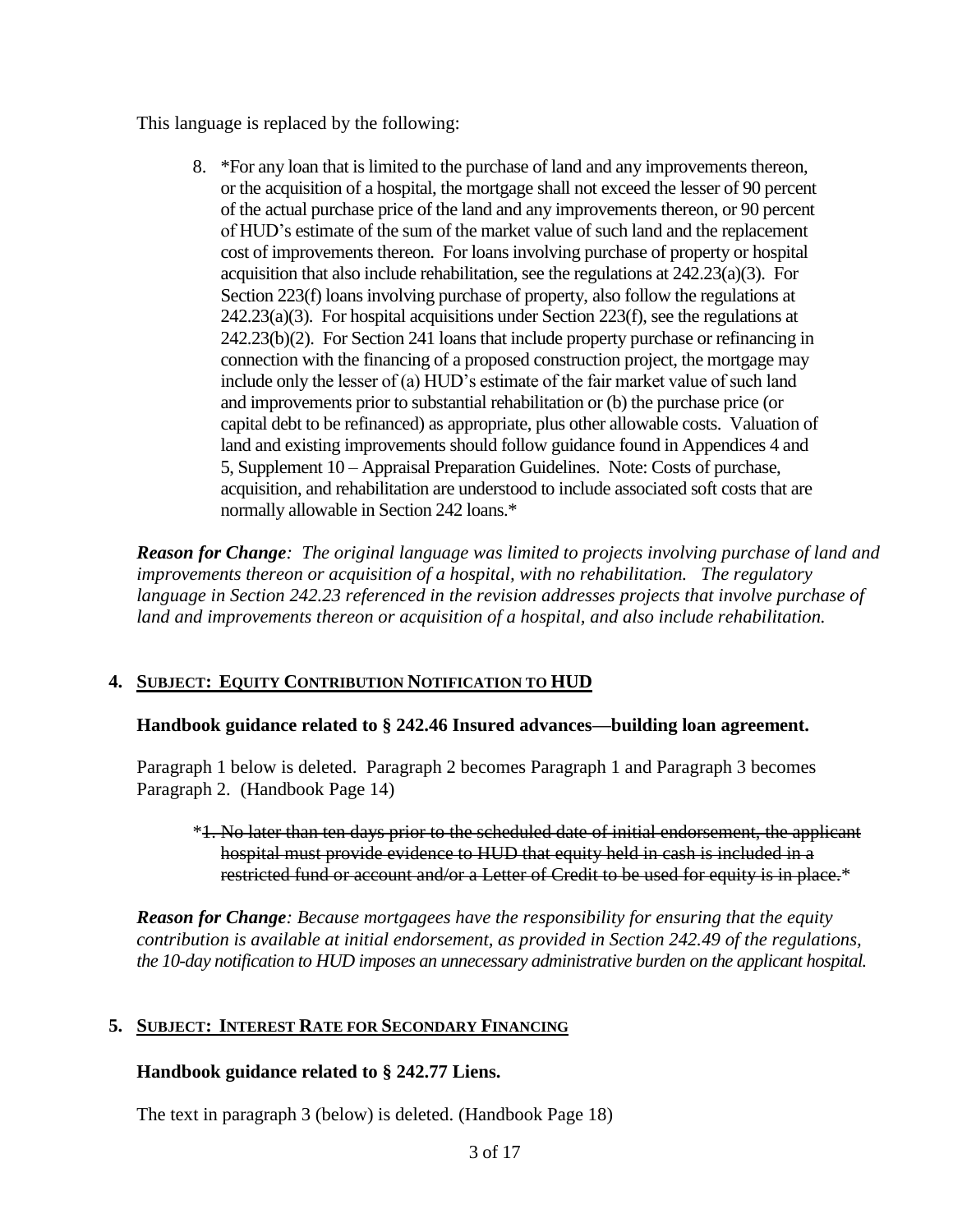3. \*If secondary financing is supplied by a federal, state, or local government instrumentality, it should be at a lower rate than the HUD-insured mortgage.\*

This language is replaced by the following:

3. \*If secondary financing is supplied by a federal, state, or local government instrumentality for a project that will be financed with an FHA-insured loan, it should be at a lower rate than the FHA-insured mortgage.\*

*Reason for Change: The requirement that secondary financing be at a lower rate applies only at the time of loan origination. It does not apply to any secondary financing that may be put in place during the life of the original loan.* 

## 6. SUBJECT: USE OF LETTERS OF CREDIT FOR INITIAL OPERATING CAPITAL OF FOR-PROFIT **HOSPITALS**

**Appendix 3 – Pre-Application Guide – Start-Up Hospital Supplement - Initial Operating Capital = to HUD Requirements (Page 37).** Delete the second sentence,

#### \*Letters of credit are usually not an option for for-profit hospitals.\*

This language is replaced by the following:

\*If a letter of credit is used, it cannot be backed by the mortgagor or the mortgagor's property and it must be irrevocable. The letter of credit must be issued by, or the liquid assets escrow must be placed with, a financial institution that:

- $\bullet$  Has assets of not less than \$1,000,000,000;
- Is organized under the laws of the United States or a state thereof and is regulated and examined by the Comptroller of the Currency, the Federal Deposit Insurance Corporation, or the Federal Reserve Board; and
- Has a long-term bank deposit rating of A-1 or better by Moody's Investor Service or A+ or better by Standard and Poor's.\*

*Reason for Change: The regulations [242.49(b)] state that the mortgagee shall be responsible to HUD for collection under the letter of credit. For this reason, for-profit mortgagors pose no higher risk than nonprofit mortgagors with respect to the letter of credit. The replacement language is a statement of existing policy as a reminder to participants. Also, this change makes Section 242 consistent with Section 232 policy.*

## **7. SUBJECT: LIMITATION ON INITIAL ADVANCE FOR PURCHASE PRICE**

**Appendix 4, Applicant's Guide, and Appendix 5, Applicant's Guide – Critical Access Hospitals.** In Supplement 2, HUD 92013 Instructions, Line C.12 – Interest, **Page 2-5**, Estimated initial draw amount listing, the following language is deleted: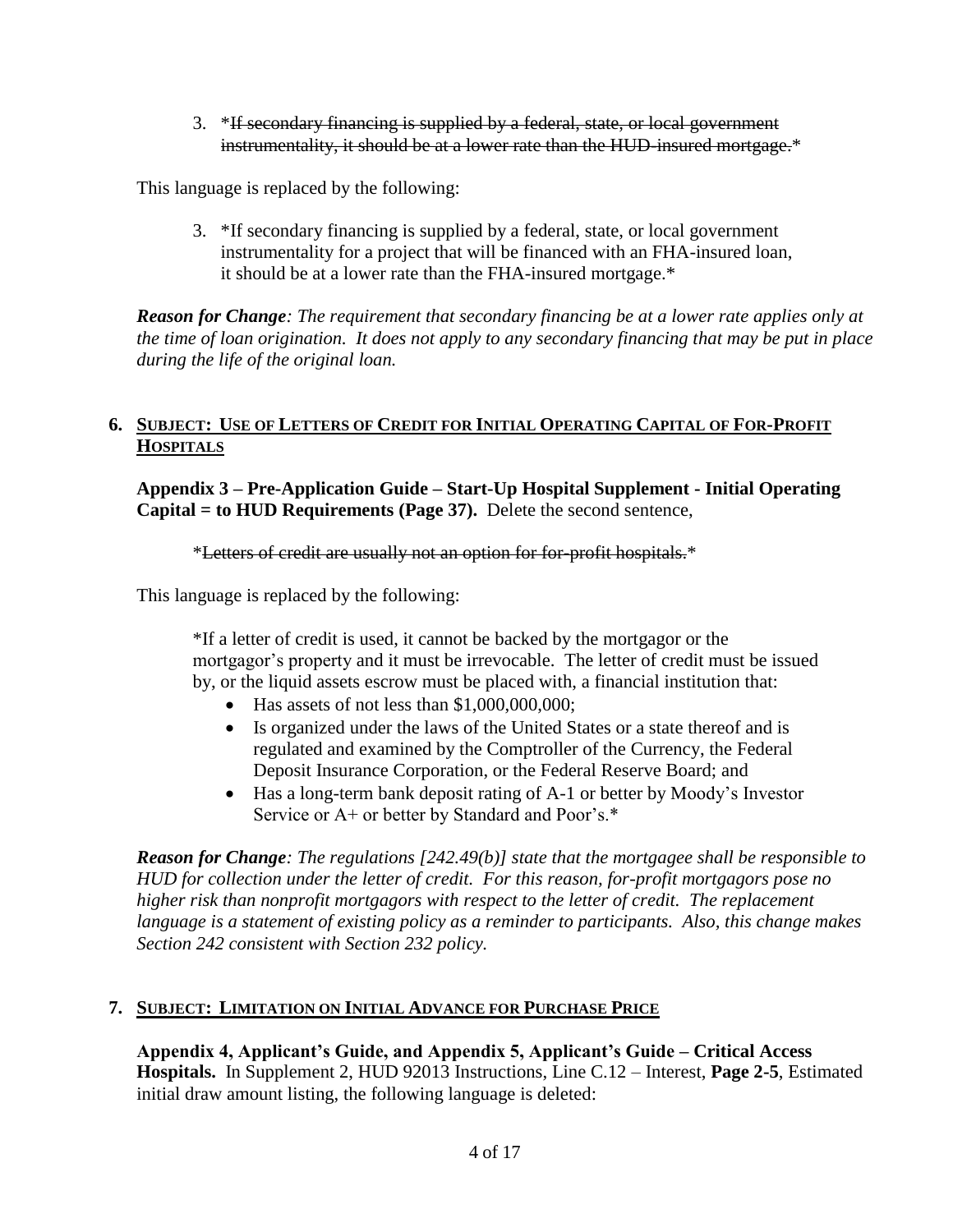l)  $*90\%$  of the lesser of (i) HUD's estimate of the sum of the fair market value of the existing land and the replacement cost of existing improvements for land, property and equipment to be purchased or (ii) the purchase price of the land, property and equipment to be purchased. (C.31 and D.3)\*

This language is replaced by the following:

l) \*Funds needed for the purchase of property, not to exceed the lesser of (i) HUD's estimate of the sum of the fair market value of the existing land and the replacement cost of existing improvements for land, property and equipment to be purchased or (ii) the purchase price of the land, property and equipment to be purchased. (C.31 and D.3)\*

*Reason for Change: The regulations at 242.7 and 242.23 establish a maximum loan-to-value of 90 percent. This maximum applies to the entire loan, but not to individual components of the loan such as property purchased for the project.* 

## **8. SUBJECT: CAPITALIZATION OF MORTGAGE INSURANCE PREMIUM.**

**Appendix 4, Applicant's Guide, and Appendix 5, Applicant's Guide – Critical Access Hospitals.** In Supplement 2, HUD 92013 Instructions, **Pages 2-5 to 2-6**, Line C.15 – Mortgage Insurance Premium, the following language is deleted:

\*The Mortgage Insurance Premium that may be paid from Loan funds is limited to the cutoff date which may be up to 60 days past the date of substantial completion. The formula to calculate the MIP that maybe included on line C.15 is basically: (Insured Loan Amount) X  ${\rm (annual\ rate\ for\ MIP)}$  X (number of months in the construction period  $/12$ ) rounded down to the nearest whole dollar. This amount is then tested for  $223(a)(7)$  status and if so reduced for the lower rate in the first year.\*

This language is replaced by the following:

\*When applying for insurance of advances, the Mortgage Insurance Premium that may be capitalized in the loan may equal up to 1 year of MIP payments for each year or partial year of the construction period. However, at final endorsement of the loan, the amount of MIP that can actually be paid with loan proceeds will be limited to MIP actually owed as of the cost certification cutoff date, which may be up to 60 days past the substantial completion date of the project.\*

*Reason for Change: With this change, Section 242 will be consistent with the other healthcare and multifamily programs in its treatment of MIP, and the process will be administratively simpler than the process currently described in the handbook.*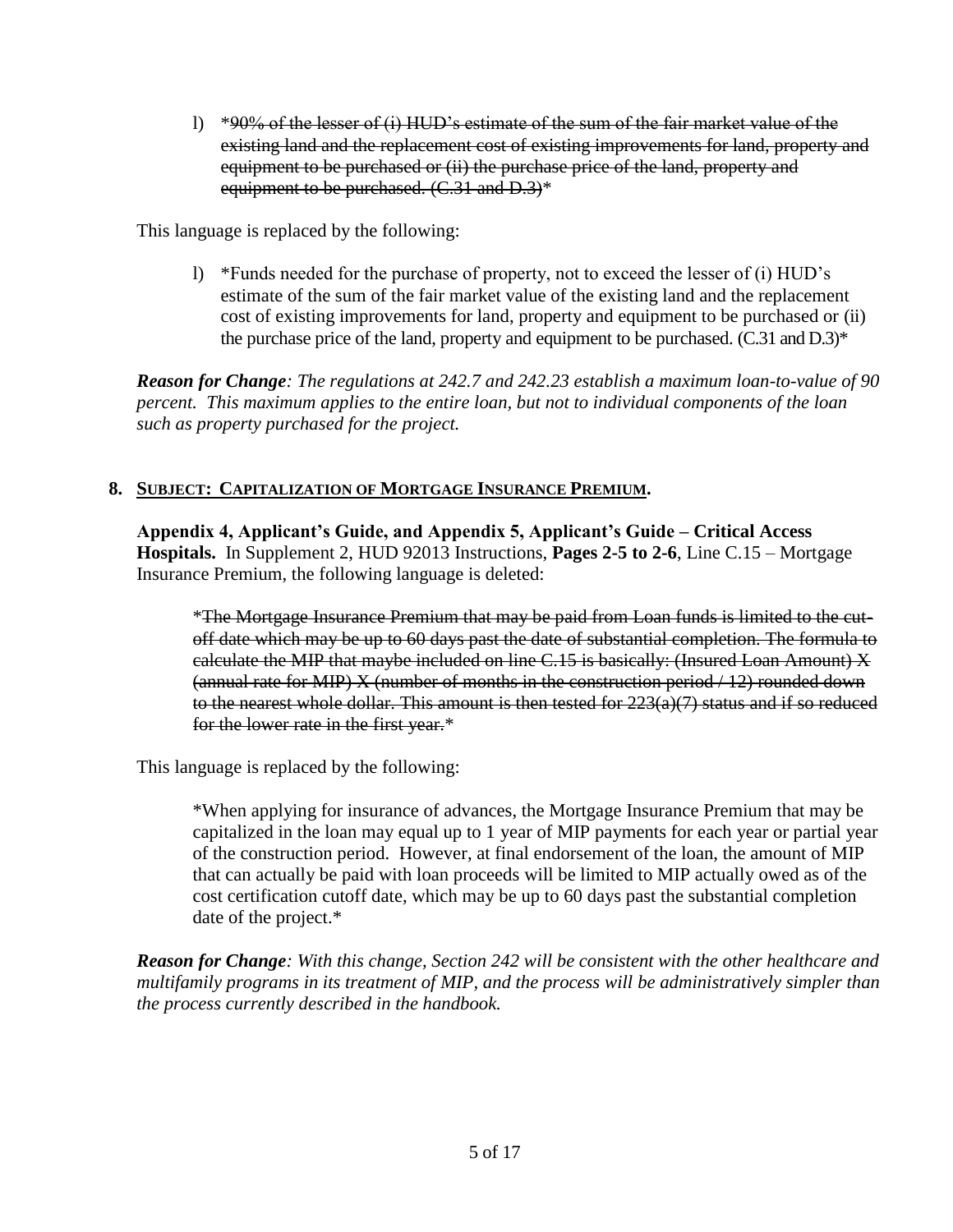#### **9. SUBJECT: LEASED PROPERTY**

**Appendix 4, Applicant's Guide, and Appendix 5, Applicant's Guide – Critical Access Hospitals.** In Supplement 2, HUD 92013 Instructions, **Page 2-12**, Line E-1 – Information on Leased Property, Paragraph b), the following language is deleted:

> \*99 if the lease will be for a minimum term of (i) 99 years following initial endorsement or (ii) 50 years with an option for the Mortgagor to renew the lease for an additional 49 years following initial endorsement.\*

This language is replaced by the following:

\*99 if the property is held under a lease (i) having a period of not less than 99 years which is renewable or (ii) having a period of not less than 50 years to run from the date the mortgage is executed with an option for the Mortgagor to renew the lease for an additional 49 years following its initial 50-year term.\*

*Reason for Change: The current language related to ground leases does not accurately reflect what is in the statute (Section 207 of the NHA).*

#### **10. SUBJECT: TYPE OF APPRAISAL**

## **Appendix 4, Applicant's Guide, and Appendix 5, Applicant's Guide – Critical Access Hospitals, Supplement 10, Appraisal Preparation Guidelines, Page 10-3.**

Delete the content in the "Type of Appraisal" section and replace it with the following:

#### **TYPE OF APPRAISAL**

\*For each appraisal, HUD requires a "Replacement Cost" estimate and a "Market Value" estimate prepared according to USPAP guidelines. The two valuations should be separate and distinct valuations and be presented within the appraisal supplied to HUD.

For the purpose of calculating the statutory maximum Loan-To-Value, HUD will consider the Replacement Cost valuation. However, HUD may limit LTV after consideration of the creditworthiness of the applicant and the Market Value estimate.

NOTE: Section 242 uses a Market Value appraisal when selling or disposing of an asset, as in the case of calculating adequacy of collateral for a release of lien.\*

*Reason for Change: The prior language was unnecessarily long and confused some readers.*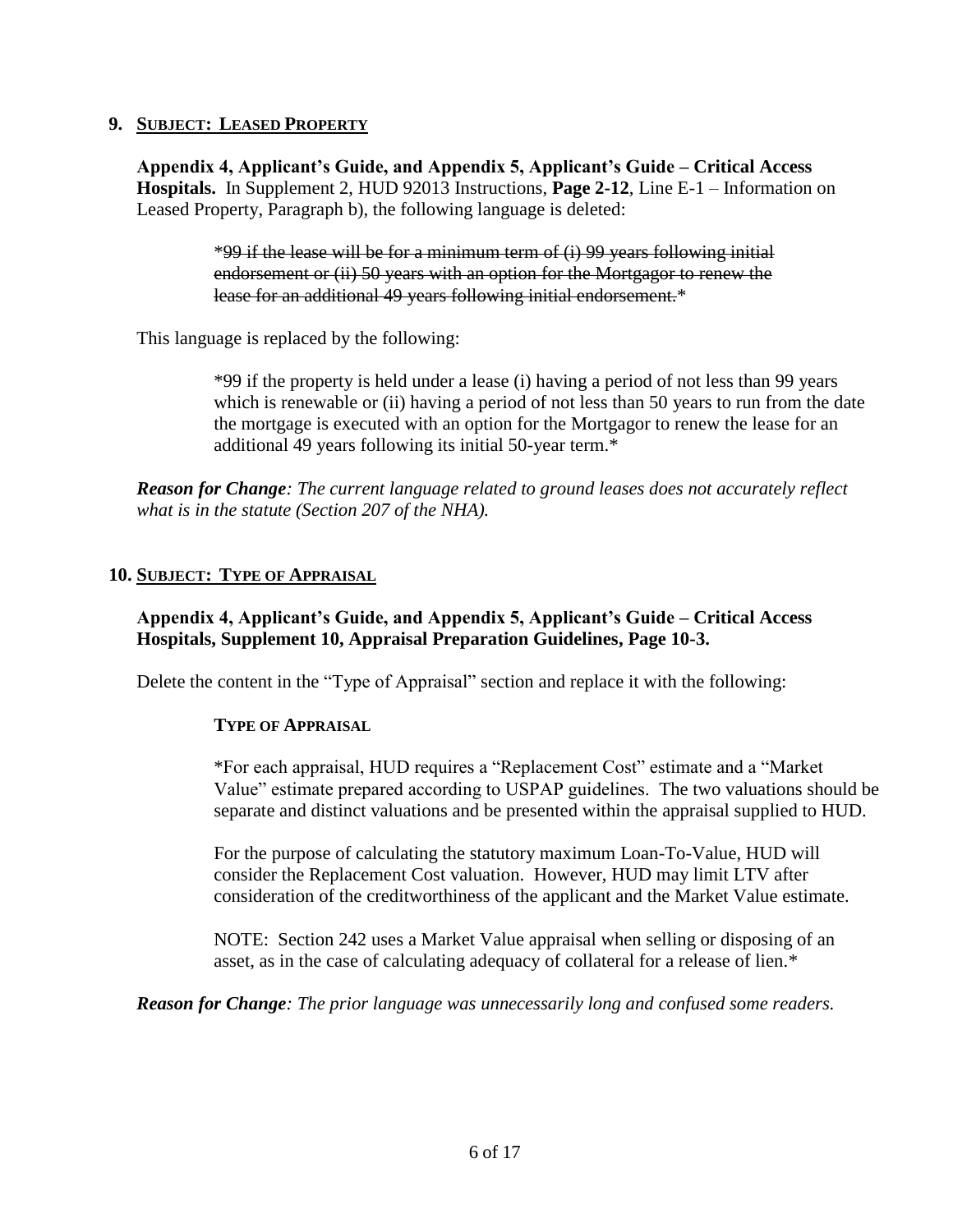## **11. SUBJECT: MORTGAGE RESERVE FUND**

## **Appendix 4, Applicant's Guide, and Appendix 5, Applicant's Guide – Critical Access Hospitals, Supplement 13, Page 1, Mortgage Reserve Fund.**

Delete the lead-in narrative under the title **SUPPLEMENT 13 –MORTGAGE RESERVE FUND** in each of the Applicant's Guides and replace it with the following:

\*The Mortgage Reserve Fund (MRF) is a reserve fund to provide monies in a client hospital's financial emergency to cure or prevent a default, engage a consultant, implement a turnaround plan, or take other measures to deal with the financial emergency. Prior approval by HUD is required for these expenditures. Required fund balances of the MRF are tied directly to the debt service payments for the FHA-insured mortgage. The MRF will be held as a trust fund by the mortgagee of record or a trustee acceptable to the mortgagee and HUD. Mortgagors are required to make contributions to the MRF on a quarterly basis, unless the mortgagor receives cost-based reimbursement, in which case monthly contributions are required.

Unless OHF determines that the mortgagor's credit profile warrants an alternative schedule, the MRF for 25 year mortgage terms will be constructed to achieve a minimum balance equal to 12 months and 24 months of FHA-insured mortgage debt service at 5 and 10 years, respectively, from the commencement of amortization. Minimum year-end balance expectations are calculated by simple arithmetic, with 2.4 months' worth of FHA insured mortgage debt service accruing at every annual anniversary of commencement of amortization, for the first 10 years. Minimum year-end balance for the following 5 years remains at 24 months of FHA insured mortgage debt service, and distributions without HUD approval are prohibited.

Unless a mortgagor is placed on OHF's Credit or Priority Watch list, in the distribution phase (years 16-25), distributions are permitted without HUD approval subject to a minimum yearly anniversary balance that drops 2.4 months' worth of FHA insured mortgage debt service until reaching zero in year 25. For facilities on Credit or Priority Watch Lists, OHF approval is always required for MRF distributions. For shorter term mortgages and 223(a)(7) mortgages with extended amortization, OHF adjusts this schedule accordingly. Upon termination of insurance, the balance of the MRF shall be returned to the mortgagor, provided that all obligations to HUD have been met.

The MRF agreement is provided for your information on the following pages. Contact your account executive to obtain a mortgage reserve fund schedule.

## **Also see §242.14 Mortgage reserve fund and Handbook guidance related to §242.14 Mortgage reserve fund (MRF).**\*

*Reason for Change: Currently there are two different narratives – one for standard acute care hospitals and another for Critical Access Hospitals – suggesting that there are differences in the rules for the MRF, when in fact the two narratives are saying the same things in different words. One narrative applying to both types of hospital avoids confusion.*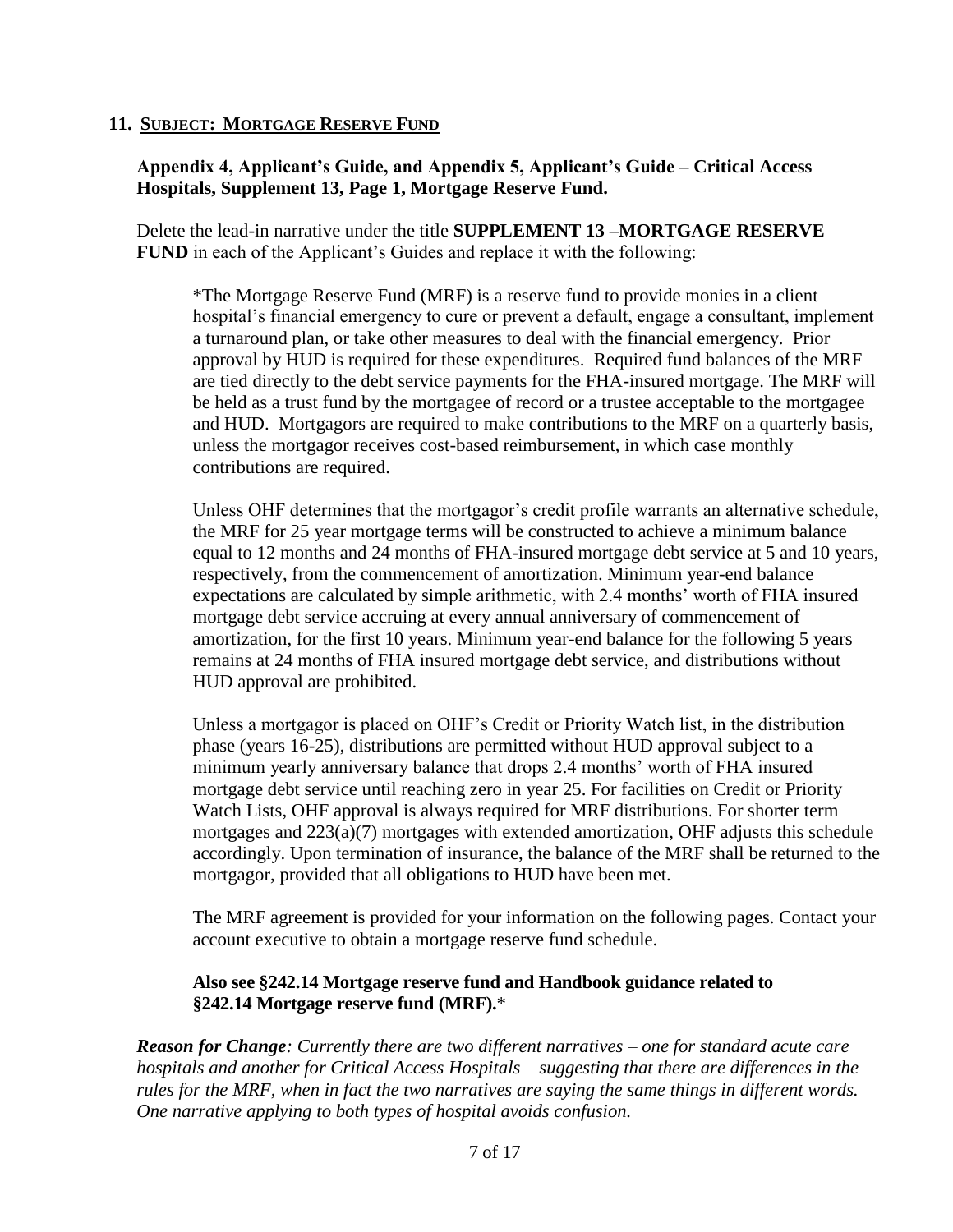## **12. SUBJECT: SECTION 223(A)(7) CONSTRUCTION COMPONENT**

**Appendix 6 – Section 223(a)(7) Refinancing, Page 1.** Delete the text under the Construction Component section and replace with the following:

## **1. Construction Component**

\*The proceeds of a loan insured under Section  $223(a)(7)$  may include "costs, as determined by HUD, of improvements, upgrading, or additions required to be made to the property" *(see 24 CFR 242.91(a)(1)(ii)).* HUD expects that Section 223(a)(7) authority will be used primarily for refinancing the existing Section 242-insured loan in order to lower the hospital's debt service expense. Further, HUD expects that any construction activities financed via Section 223(a)(7) will relate to urgently needed modifications to the property, discussed below.

- a. HUD's Office of Architecture and Engineering shall review any proposed improvements, upgrading, or additions to be made to the hospital structure. HUD will approve for inclusion in the insured mortgage only those construction activities that are necessary to correct defects that pose a risk of imminent disruption to hospital operations; threaten the life and safety of building occupants; cause the hospital to be in violation of state or local codes; or threaten to cause serious financial harm to the hospital if not corrected in the short term. Construction activities that could be prioritized for completion at a later time are not eligible for financing by the insured mortgage.
- b. If the proposed construction component (or total hard costs) would equal 20 percent or more of the mortgage amount, HUD cannot consider the use of Section 223(a)(7) for refinancing and construction combined. The refinancing and the construction project may be accomplished in one of two ways: (1) A new Section 242 loan may be used to refinance the existing loan and to finance the construction project, or (2) two loans may be used – a  $223(a)(7)$  for the refinancing and a 241 for the construction project.
- c. If the proposed construction component (or total hard costs) would equal less than 20 percent of the mortgage amount, it may be included in a Section 223(a)(7) loan, provided the conditions in sub-paragraph 1a. above are met.
- d. If there is a construction component, the application must indicate if insurance of advances will be required or if the costs of the construction component will be borne by the mortgagor and included in the final mortgage loan (insurance upon completion). HUD expects that insurance of advances will be needed in rare cases, if at all.\*

*Reason for Change: It was not the intent of Congress to allow the Section 223(a)(7) refinancing program to be used for construction (other than urgently needed modifications required to keep the facility operational). Otherwise, HUD does not have the authority to insure construction loans under Section 223(a)(7).*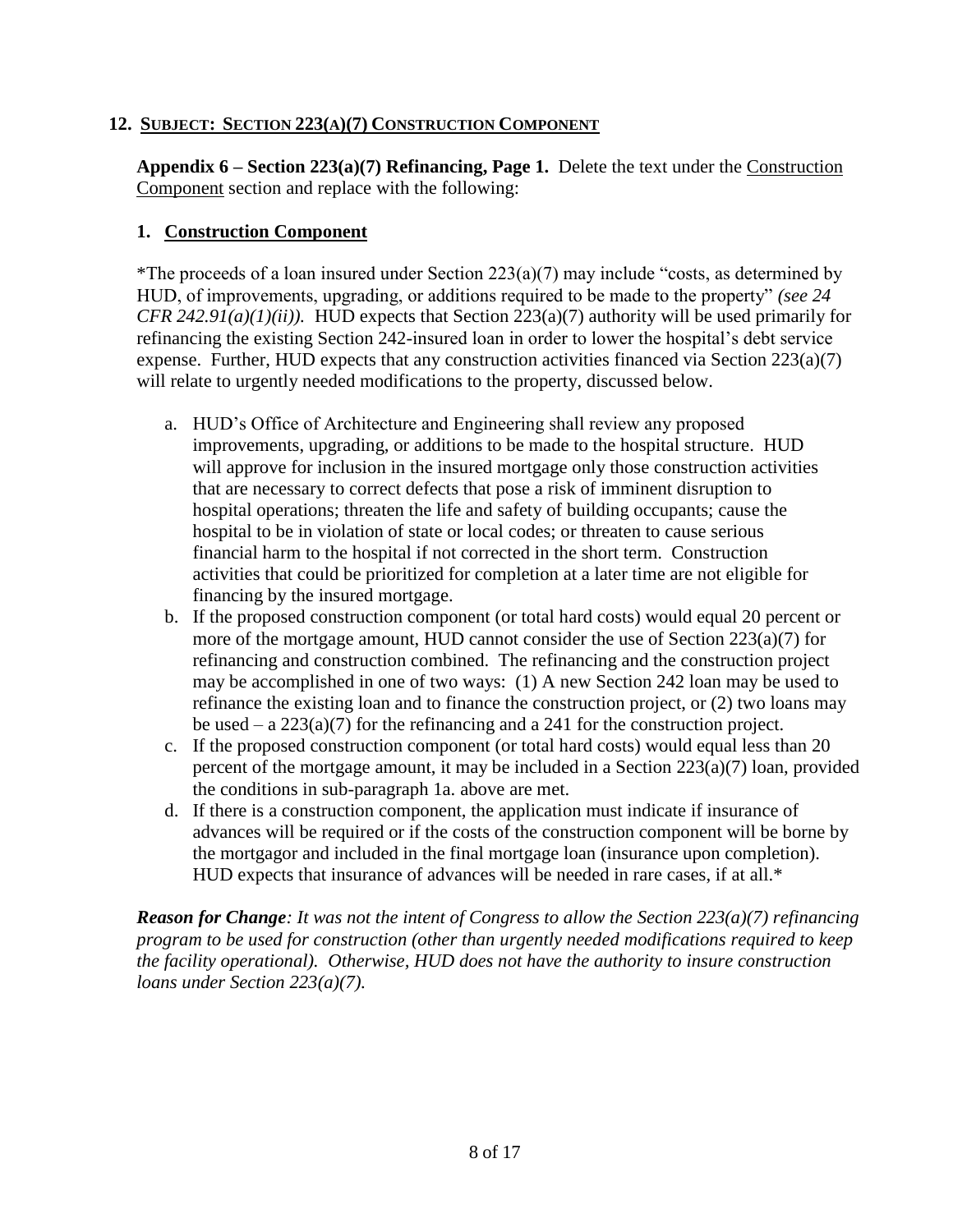#### **13. CONSTRUCTION GUIDE CLARIFICATIONS**

**Appendix 8 – Construction Guide.** The following changes have been made to the Construction Guide:

**Part I 1.b. Page 1, Typical Steps in OAE Review.** Eighth bullet has been modified:

 Must have current certified metes and bounds survey of all properties included in the mortgage with legal description and legal opinion stating that the legal description submitted reflecting the certified land survey is the property included in the FHA-242 project \*and whether it is owned in fee simple or has a leasehold interest, etc. Note: A draft survey will suffice until just prior to the closing date upon which OAE will review and approve the finalized certified survey.\*

*Reason for Change: Having a current certified survey much time prior to initial endorsement has been problematic since mortgagors are receiving HUD's comments up to and on the closing date. The requirement of having a certified survey at a significant time prior to initial endorsement creates significant delays in getting to closing. This increases the cost to hospitals. Therefore in the interest of saving time and money, OAE will review a draft and will be issued a certified survey just prior to the closing.*

**Part I 1.b. Pages 1 and 2, Typical Steps in OAE Review.** Several bullets have been enhanced by plus symbols (+). A note has been added to the end of the bullets as follows:

\*Note: These are typical requirements for an FHA-242 project. Check with the OAE Project Manager for the necessity of those items marked with a plus symbol (+) for Section  $223(a)7$ ,  $241$  or  $223(f)$  loans as some may not be necessary in all cases.\*

*Reason for Change: For refinance loans, many requirements are not applicable or are modified for refinancing loans depending upon the characteristics of the proposed project. For the sake of clarity, we have noted that the list is for a typical FHA-242 project and have noted that in those cases marked with a plus symbol, the individual requirement may or may not be applicable and needs to be worked out on an individual project basis with the applicant and OAE.*

**Part I 2.b. Page 3, Construction standards and minimum requirements.** The fifth sentence is modified as follows:

HUD Form 92442 is required to be utilized for lump sum construction contracts \*as modified for Section 242 requirements (including the FHA-242 retainage and liquidated damage requirements).\*

Part I Item 2.e.(3), Page 6. The last sentence is modified as follows:

If a design-build construction contract is anticipated, \*the HUD acceptable form of agreement must be modified to meet the Section 242 requirements.\*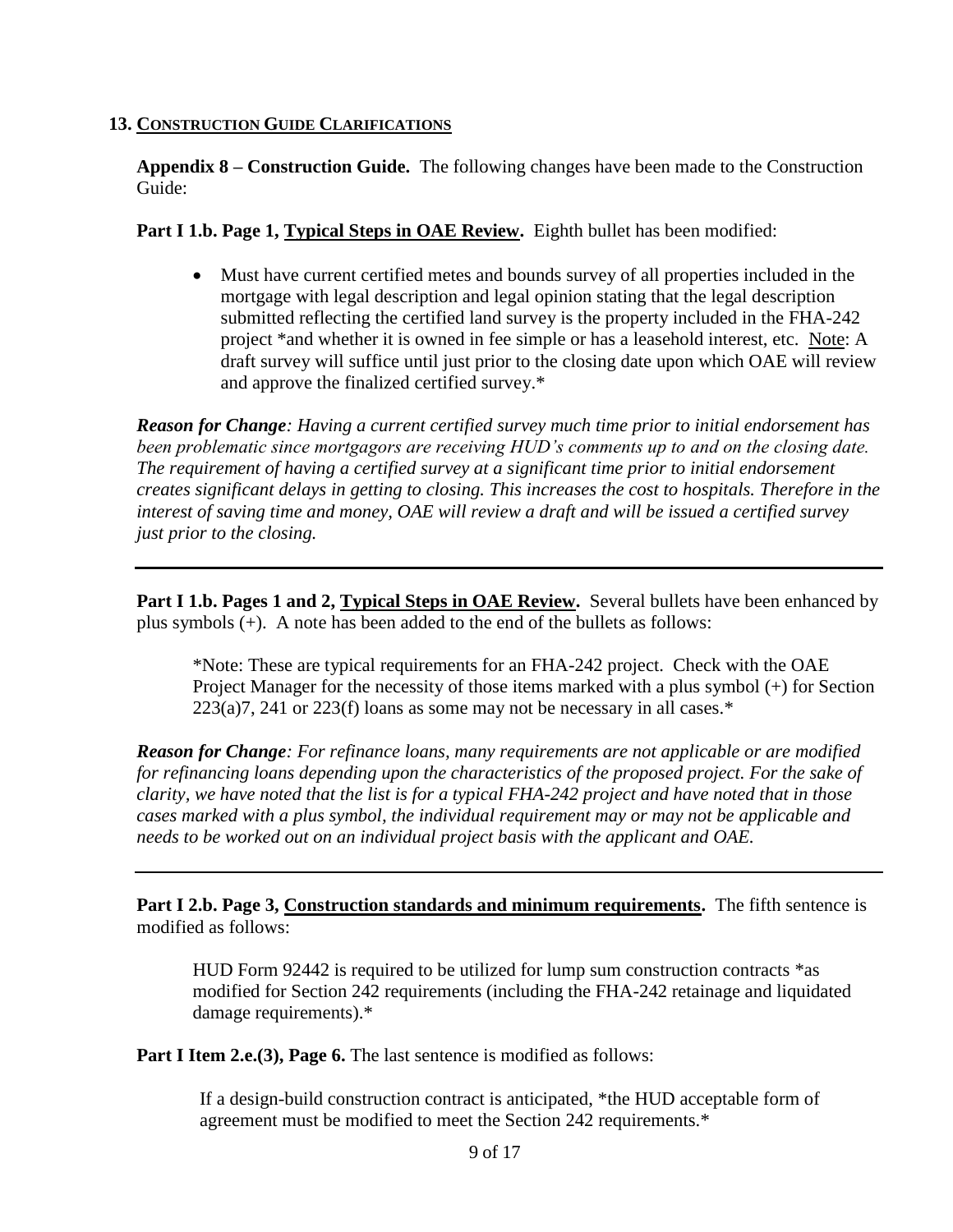*Reason for Changes: HUD Form for lump sum contract and AIA Form for design-build by themselves cannot be utilized since they do not exactly meet the FHA-242 requirements and need to be modified. Adding the extra clause helps to manage contractor expectations by providing more detailed guidance.*

**Part I Item 2.d.(1) Page 4, First Stage-Schematics.** The seventh sentence has been modified as follows:

The Owner's Representative (required on all construction projects) \*if contracted independently,\* must submit his/her contract with the Owner for OAE review and approval.

*Reason for Change: There was ambiguity as to whether this party must be hired as an independent consultant or not. While HUD does require an Owner's Representative on all its construction projects, the Owner's Representative may be from the Owner's in-house staff or may be hired as an independent consultant. If the independent consultant is hired, OAE will need to review that contract. If the Owner's Representative is a member of the in-house hospital staff such a contract will not be required. The clause offers clarity to the statement.*

**Part I Item 2.e.(3) Page 6, Form of owner-contractor agreement**. The second sentence is revised to state:

\*If a construction manager contract is anticipated, a Part B Construction Contract noted in Appendix 8 –Exhibit 4 must be utilized.\*

*Reason for Change: OAE Handbook 2.4 no longer exists.*

**Part I Item 2.e. Page 7, Mandatory Requirements to be Specified** has been renumbered to Part I Item  $*2.f.*$ 

*Reason for Change: Typographic error.*

**Part I Item 2.e.(3) [revised to 2.f.(3)] Page 8, Wage determination applicability**. A last sentence has been added to paragraph (b):

\*This is applicable to all HUD FHA-242 construction contracts.\*

## **Part I Item 7. Page 11, LABOR STANDARDS**.Add:

\*Also, see Part 1, Item 2.f. Mandatory Requirements to be Specified\*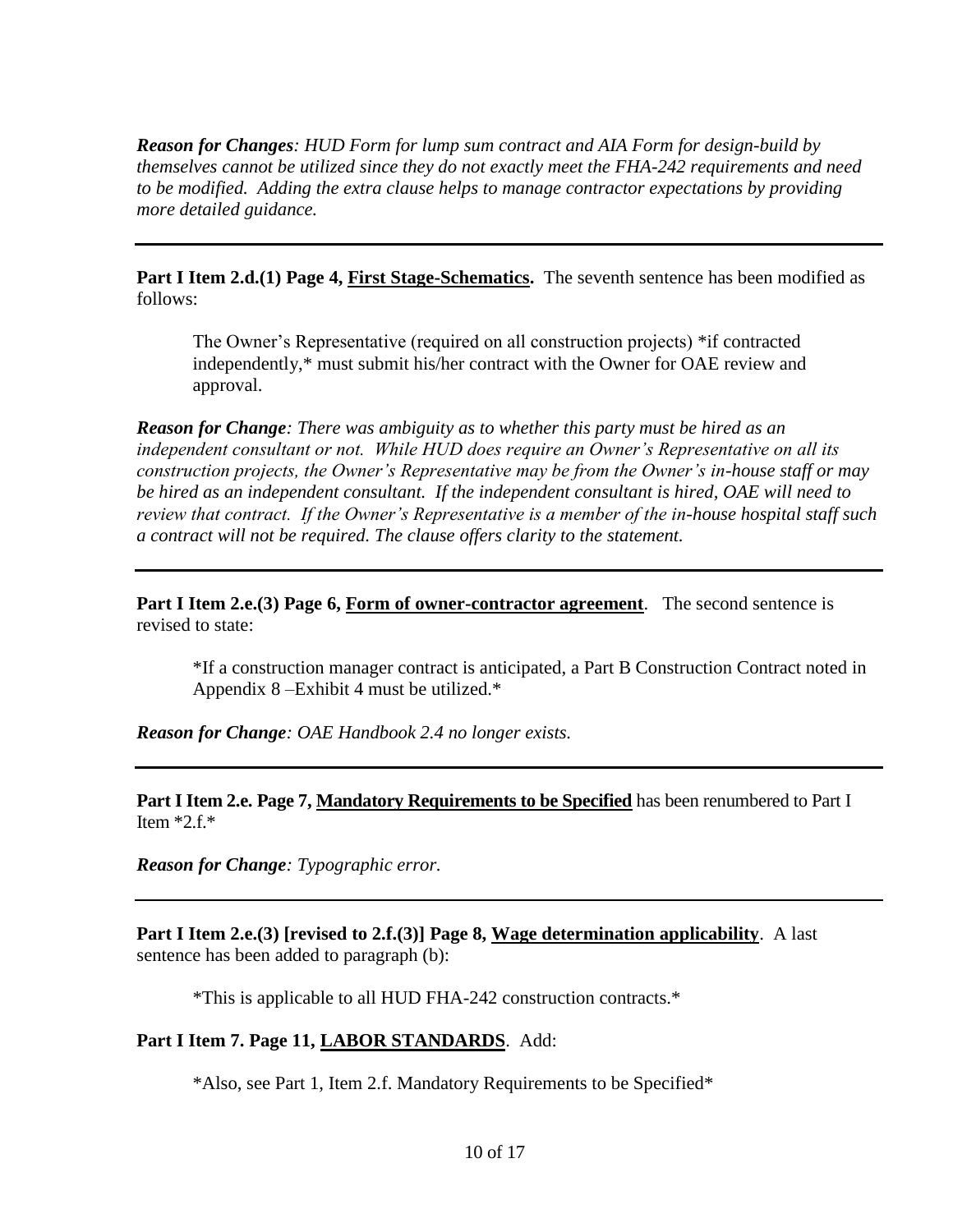Part II Item 2.i(8), Page 8, Pre-Bid Conference. The third sentence has been modified as follows:

The requirements of Executive Order 11246, Equal Employment Opportunity (EEO), and Federal Labor Standards \*(See Part 1, Section 7)\**,* should be emphasized at the pre-bid conference.

**Part II Item 3.d. PREPARING CONSTRUCTION MANAGEMENT AGREEMENTS – HUD Provisions for Labor Standards and Equal Employment Opportunity, Page 13.** Add the last sentence:

\*See Part 1, Section 2.f.(2) Labor Standards.\*

*Reason for Changes: These statements help clarify that all of these requirements apply to all construction contracts since there appears to have been ambiguity regarding this issue.*

**Part I Item 2.e.(4) [revised to 2.f.(4)] Page 9, General conditions**. Paragraph (b) has been modified as follows:

(b) Representatives of the Secretary, HUD, \*the Lender,\* the State agency and the local authority shall have access to the work site.

Paragraph (d), item 3 **(Page 9)** has been modified to read:

3. Property damage, \*i.e. Builder's Risk (\$100,000/\$300,000);\*

*Reason for Change: It is critical that the Lender have access to the construction work site as well as the other parties. Builder's Risk Insurance needed to be added as it is a requirement for Initial Endorsement.*

Part I Item 8. Page 12, **CHANGE ORDERS**. The second sentence has been revised to read,

Request for approval of change orders during a construction project must come directly from the Owner, \*copying the Lender,\*…

After the last sentence, add a sentence to read,

\*The Lender must approve all change orders as well.\*

*Reason for Change: The Lender must be totally involved in the change order review and approval process to be consistent with the Building Loan Agreement.*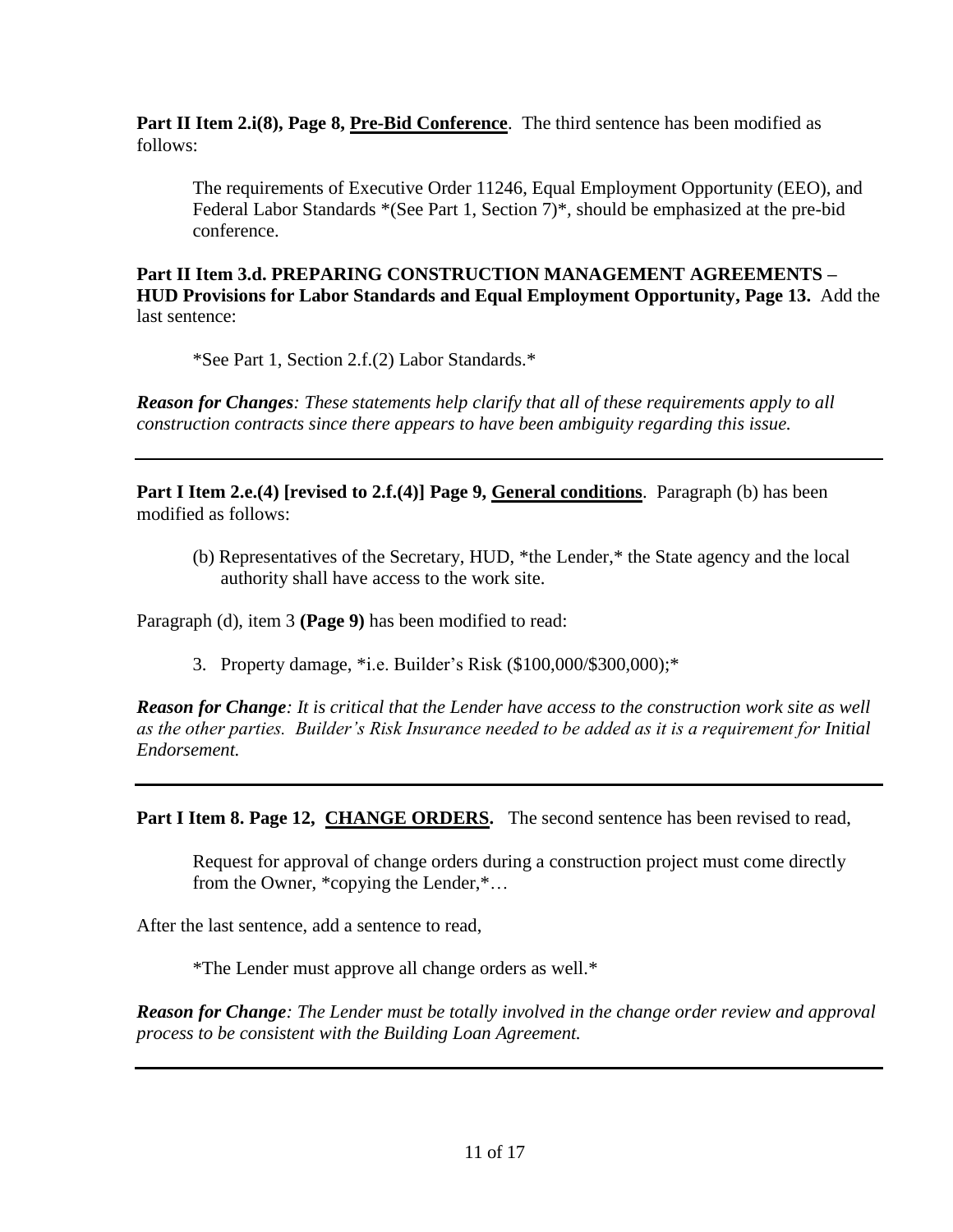**Part I Item 9. Page 12, SUBSTANTIAL COMPLETION DATE.** The section is revised to read,

\*The date of substantial completion is established by the owner, the architect, the contractor and OAE. After substantial completion, the borrower must submit a cost certification. These costs will be reviewed by HUD/OAE.\*

*Reason for Change: The paragraph needed clarification and needed to be written in a more logical manner to allow for a more orderly project closeout.*

**Part I Item 10. Pages 12 and 13, OAE FINAL INSPECTION**. In paragraph (a), revise the last word in the sentence from "applicant" to \*owner\*. In paragraph (b), also revise "applicant" to \*owner\*.

**Part 1 Item 11. Page 13, EQUIPMENT.** In paragraph (a), the word "applicant" has been replaced with \*owner\**.* 

*Reason for Change: In the industry, the as-built drawings go to the owner. The use of the word "applicant" as was originally written would imply the as-built drawings would go to the Lender since they are the "applicant" on the HUD-92013 form and this would be inappropriate.*

**Part 1 Item 11. Page 13, INCOMPLETE ON-SITE AND OFF-SITE FACILITIES.** In the first sentence, change the word "mortgagee" to \*Lender\**.* 

**Part 1 Item 15. Pages 16 through 18, 11-STEP CONSTRUCTION DRAW PROCEDURE**, **STEPS 2, 3, 5, 10 and 11.** In lieu of the term "Mortgagee," the terms \*Lender\* have been utilized.

**Part II Item 1.b. Page 1, Development of the Construction Management Process**. In the first sentence of the second paragraph, the word "sponsor" has been changed to \*Lender\*.

*Reason for Changes: There was a request to utilize the same word for the mortgagee, lender and mortgage banker throughout the document and lender was chosen for the sake of consistency.*

**Part 1 Item 13. Page 15, FINAL CONSTRUCTION CLOSEOUT BY OAE**. This section has been revised as follows:

\*As part of the closeout process, OAE will need to complete the OAE Final Report on Construction requiring HUD to process the following documents:

- a. Executed copy of the Certificate of Substantial Completion (AIA Form F704)
- b. Certificate of Release of Liens (AIA Form G706)
- c. Consent of Surety for final Payment (AIA G707)
- d. Architect's and Contractor's Final Certificate for Payment
- e. Architect's letter asserting compliance with the State Department of Health or Authority Having Jurisdiction (AHJ)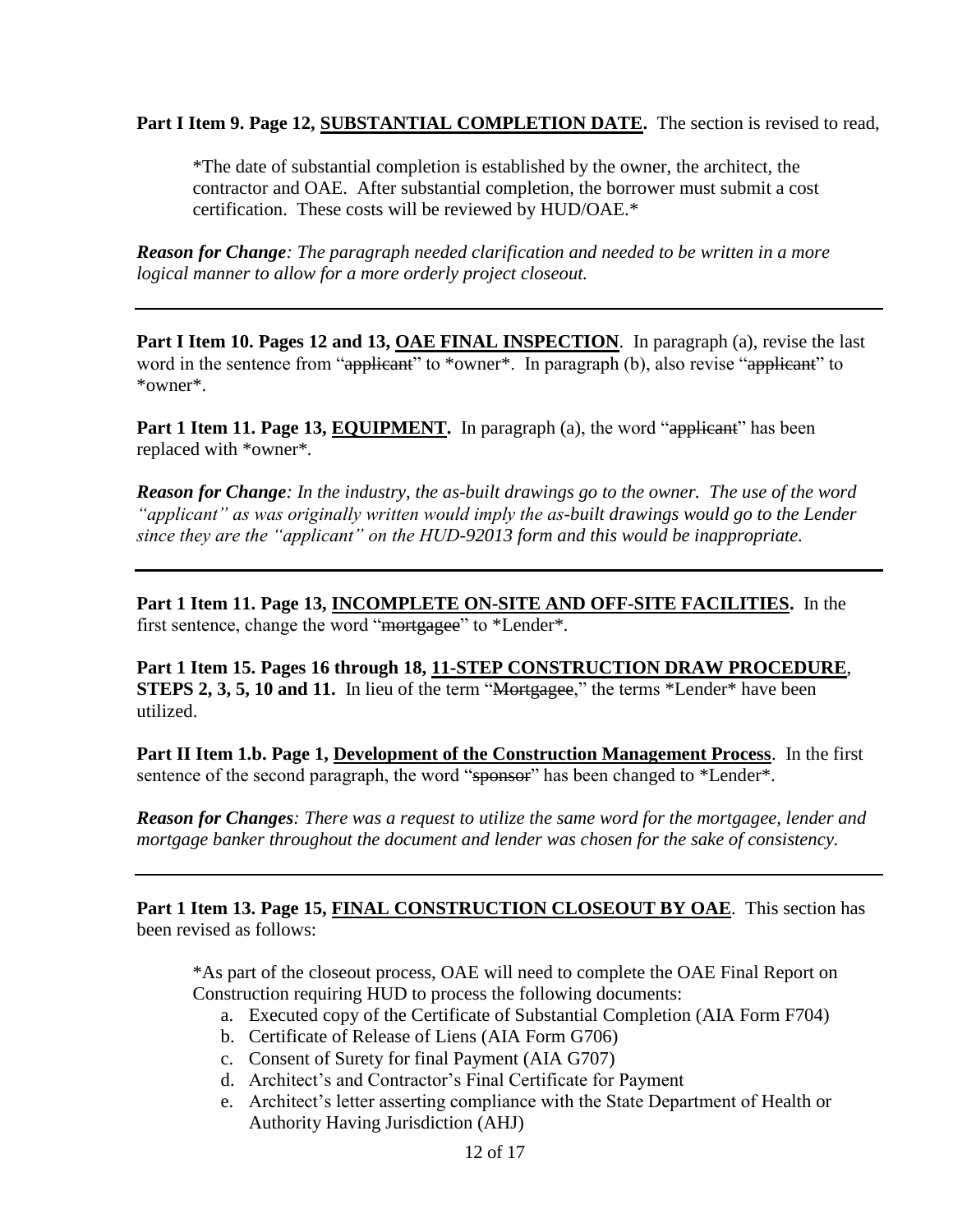- f. Certification that all change orders have been included in d. above.
- g. HUD Form 92330 Mortgagor's Certificate of Final Costs with CPA audit opinion attached
- h. Either HUD form 92330-A Contractor's Certification of Final Costs with CPA audit opinion attached (CM project or lump sum project where identity of interest exists) or Contractor's letter certifying as to final costs (for design-build and lump sum projects.)
- i. Certificate of Occupancy from approving building authority\*

The last sentence is revised as follows:

\*Final recommendation of OAE approval to close out the construction project is transmitted in writing to the OHF Account Executive assigned to the FHA-242 project.\*

*Reason for Changes: The OAE Final Inspection Report form needed to be separated out from the documentation required directly from the owner to clearly define exactly what needed to come from the owner. Other items were more clearly defined so they would not be considered separate and distinct documents.*

# **Part I Item 15. Pages 15 and 17, 11-STEP CONSTRUCTION DRAW PROCEDURE**

**Step 1** is modified as follows, Two original draw packages are prepared by the \*Lender or loan servicer with information gathered from the Hospital, Contractor, and the Project Architect among other parties.\*

**Step 3, Item 2** is modified as follows, \*The designated construction draw processor in the OHF.\*

*Reason for Changes: This clarifies the hierarchy of who prepares, who assists in preparing, and who finally approves the draw packages.*

**Part II Item 1.b. Pages 1 and 2, Development of the Construction Management Process**. The following has been added to the end of the third paragraph:

\*The CM contract may include a statement that states it is only a valid contract subject to a successful FHA-242 Initial Endorsement. In some states execution by both parties starts the clock on a mechanic's lien and this would compromise HUD's prime lien position. Therefore, the clause requiring a successful endorsement for it to be valid would not allow the lien clock to start.\*

*Reason for Change: HUD must have signatures from both the owner and the contractor in order to have a fully executed contract for it to be valid. This will guarantee a firm fixed price for a fixed scope of work completely necessary for a commitment and an initial endorsement. The new wording will allow for both HUD and the Owner to meet their individual requirements to proceed with a firm position.*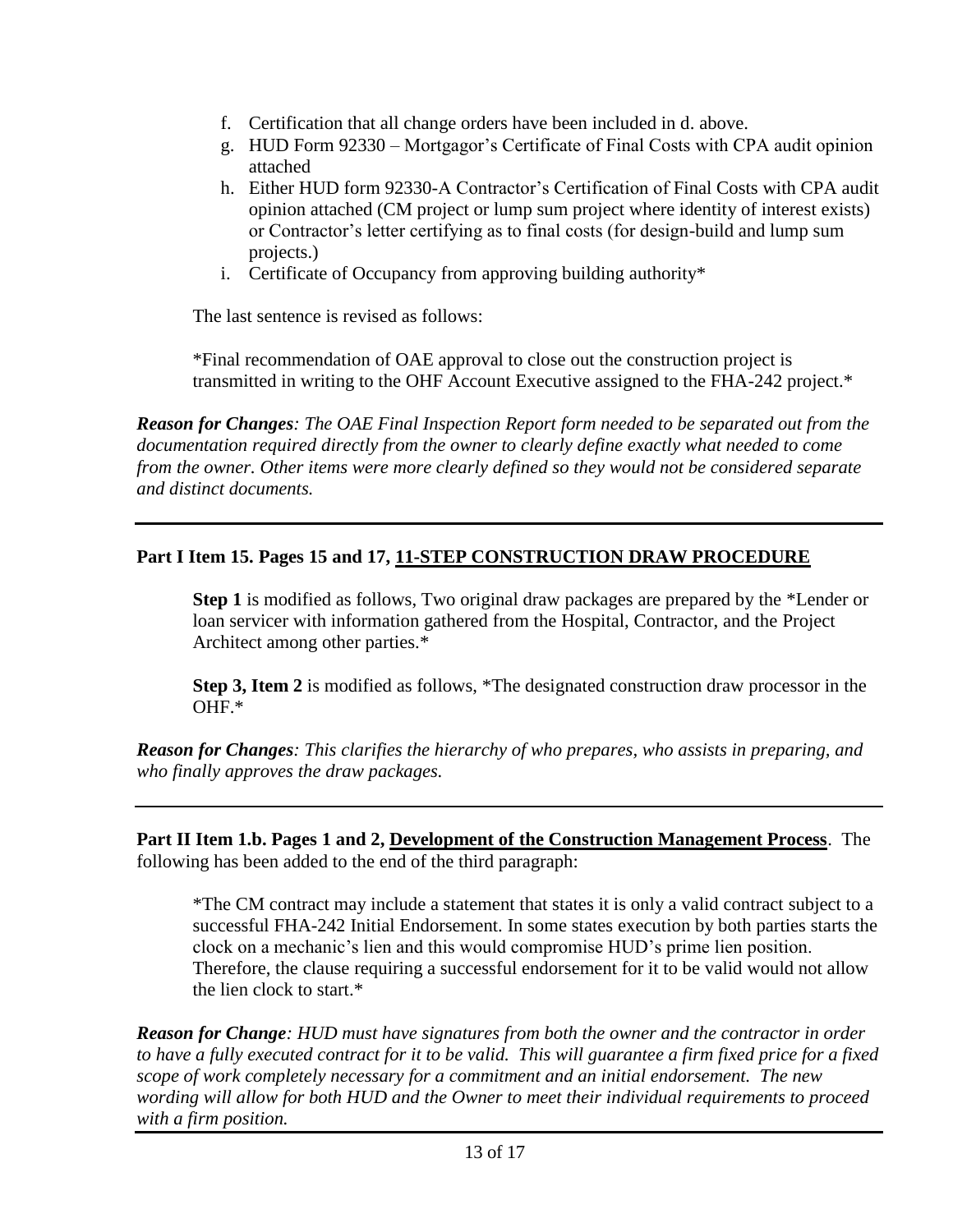**Part II Item 3.a. Page 11, Sample Forms.** Add a second sentence to the second paragraph as follows:

\*HUD will review draft agreements with clearly defined minor modifications and will accept them providing they meet minimum FHA-242 requirements. See part II, Section 1b.\*

*Reason for Change: There needed to be clarification as to whether HUD will accept a contract other than the standard form.*

**Part II Item 3.f. Page 14, Retained Percentage.** In the second paragraph, the second sentence is revised to state:

\*Upon written approval of HUD, the Lender, the Surety, the Architect and the Owner, further retainage may not be required.\*

*Reason for Change: The Lender also needs to be part of the approval process for retained percentage.*

**Part II Item 3.g. Page 14, Liquidated Damages**. The second paragraph shall be revised as follows:

Liquidated damages will be assessed in the Section 242 Program \*at the rate of \$.09/\$1,000 of construction cost\* and approved by HUD.

*Reason for Change: HUD sets the liquidated damages formula and not the Lender.*

**Part II Item 3.i. Page 14, Performance and Payment Bonds**. The first paragraph shall be revised to read as follows:

Upon notice that the Owner elects to proceed with PART B of the Construction Manager Agreement, the Construction Manager shall post \*draft\* performance and payment bonds each in the amount of 100% of the GMP.

The following sentence is added to the last paragraph: \***Finalized fully endorsed HUD Performance and Payment Bonds are required for Initial Endorsement**."

*Reason for Change: Hospitals do not want to pay for Performance and Payment Bonds that are fully executed prior to closing due to the cost of the bonds. Fully executed Performance and Payment Bonds will only be required at initial endorsement when loan dollars may be utilized for payment.*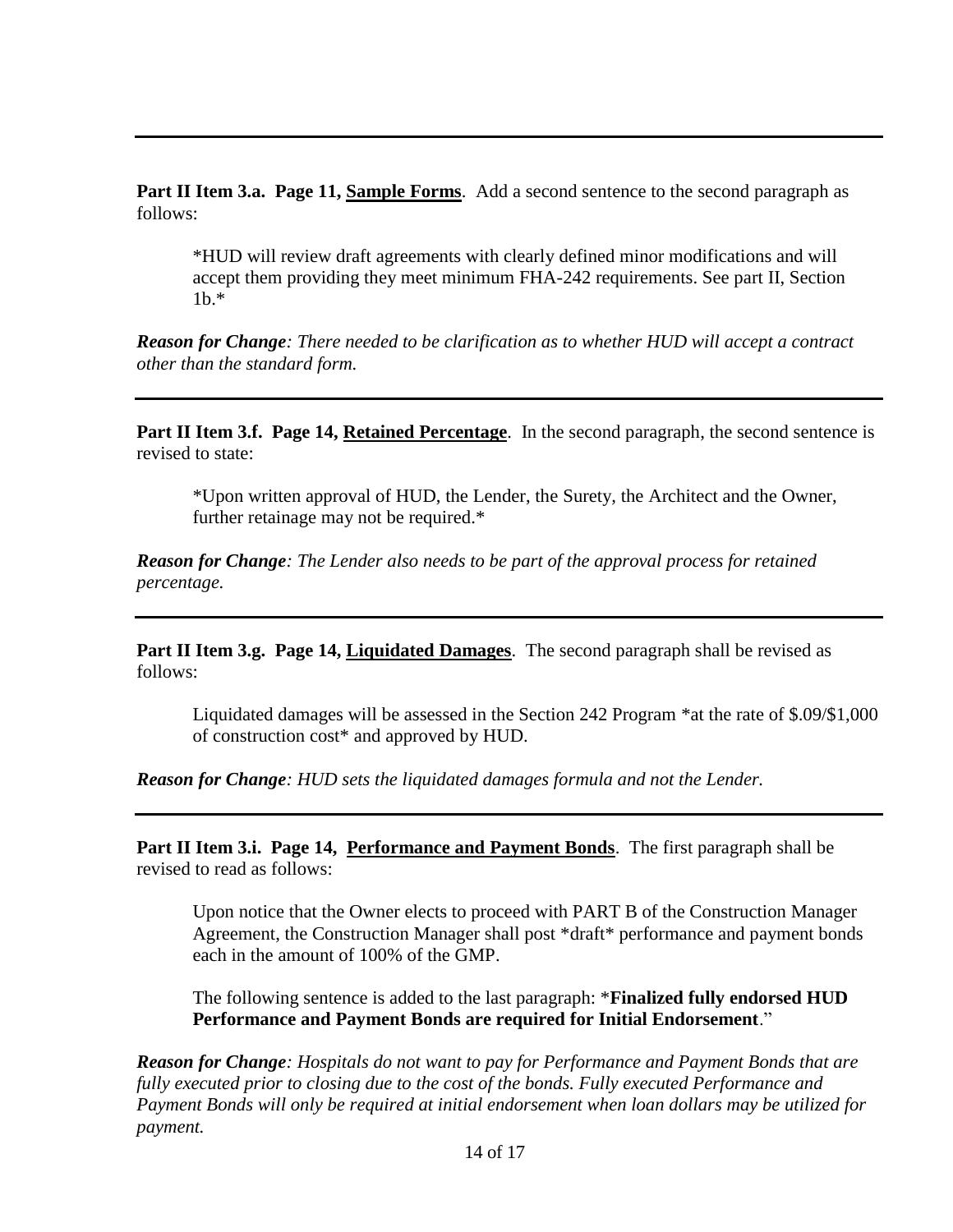**Part II Item 3.j. Page 15, Construction Manager's Liability Insurance**. Add to the end after the last bullet:

\*Evidence of Builder's Risk Insurance must be delivered at the Initial Endorsement.\*

**Part II EXHIBIT 4 (CM AGREEMENT) PART B, Page 9, Article 2.7.2. Insurance**. Add to the end of paragraph d.:

\*Evidence of Builder's Risk Insurance must be made available to HUD prior to HUD-242 initial endorsement.\*

*Reason for Changes: There was no requirement for Builder's Risk Insurance per se.*

**Part II EXHIBIT 4 (CM AGREEMENT) PART B, Page 8, Article 2.6.2 Contract Awards**. Add to the end:

\*Note: If construction does not begin within 90 days of initial endorsement, any modifications to a wage decision that occur after initial endorsement become applicable to the construction work, unless DOL approves a request from HUD for an extension. See DOL regulations at  $29CFR$  1.6(c)(3)(ii) and (iv). In the less likely case of a "project" wage determination, issued upon request for an individual project, the wage determination is effective for 180 days from the date of the determination. [29 CFR 1.6(a (1)]. $*$ 

*Reason for Change: It was requested that these criteria be incorporated into Part B of the CM contract.*

**Part II EXHIBIT 4 (CM AGREEMENT) PART B, Article 11, Page 17, CONSTRUCTION MANAGER'S COMPENSATION**. In the second paragraph of Article 11.5.a, change "Mortgagee" to \*Lender\*.

*Reason for Change: There was a request for consistency in language throughout the handbook.*

**Part II EXHIBIT 4 (CM AGREEMENT) PART B, Article 16, Page 19, LIQUIDATED DAMAGES.** At the end of the first paragraph at the top of the page add:

\*This amount is based upon \$.09/\$1,000 of construction cost in the contract, ie. GMP.\*

*Reason for Change: There was a request to have the HUD FHA-242 formula for liquidated damages be included in Part B.*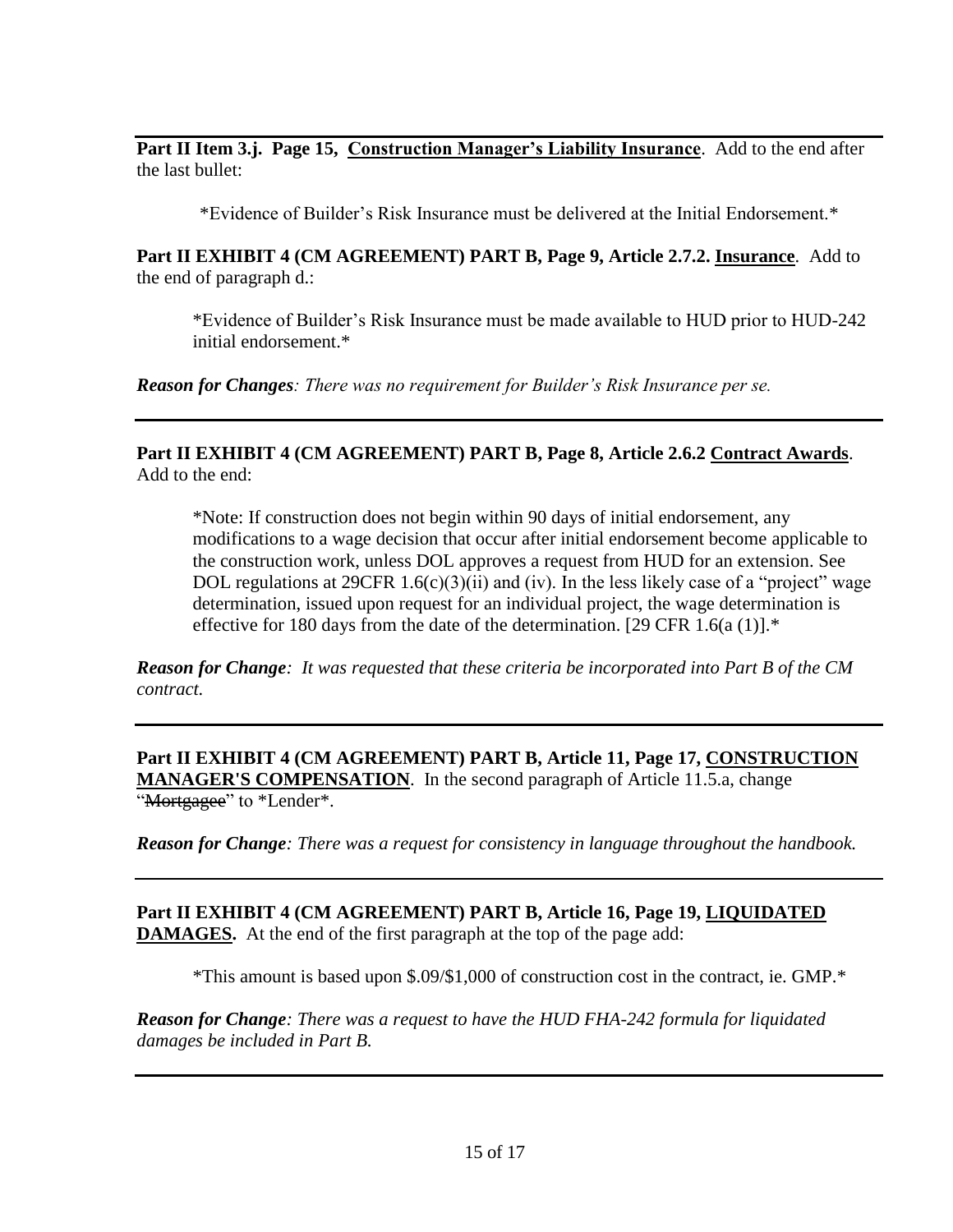## **Part II EXHIBIT 4 (CM AGREEMENT) PART B, Article 16, Page 19, LIQUIDATED DAMAGES, item b.** Change N.B. to read:

\*The above information for liquidated damages is provided for guidance only and should be discussed and approved by HUD.\*

*Reason for Change: The amount of liquidated damages formula is set and approved by HUD.*

**Part II EXHIBIT 5, Page 1, PERFORMANCE AND PAYMENT BOND SAMPLE FORMS**. Add note at the top:

\*Note: For FHA-242 projects only HUD format of Performance and Payment Bonds are acceptable.\*

*Reason for Change: Industry standard is typically on an AIA form but HUD requires its own forms from HUDCLIPS.*

# **Part II EXHIBIT 6 INVITATION TO BID FOR CONSTRUCTION MANAGEMENT**

**SERVICES**. Under the Bidders for Role of Construction Manager section, **Page 3 (of Invitation to bid),** the last paragraph shall state:

\*Bidders are cautioned that FHA-242 projects require that all construction contracts between the Owner and the Construction Manager and between his contractors, subcontractors and lesser tiers of subcontractors for work on this Project shall require the current edition of HUD-2554 Supplementary Conditions of the Contract for Construction.\*

*Reason for Change: The AIA form 201/SC is not acceptable for use on HUD FHA-242 projects.*

**Part II EXHIBIT 8, Page 1, SAMPLE PRE-QUALIFICATION STATEMENT FOR SUB CONTRACTORS**. The double asterisk note is revised as follows,

\*\*Pre-qualifications shall be submitted \*for review and approval\* to the Office of Architecture & Engineering prior to issuance.

*Reason for Change: OAE must review and approve suggested pre-qualification statements to insure that bids are not unduly restrictive.*